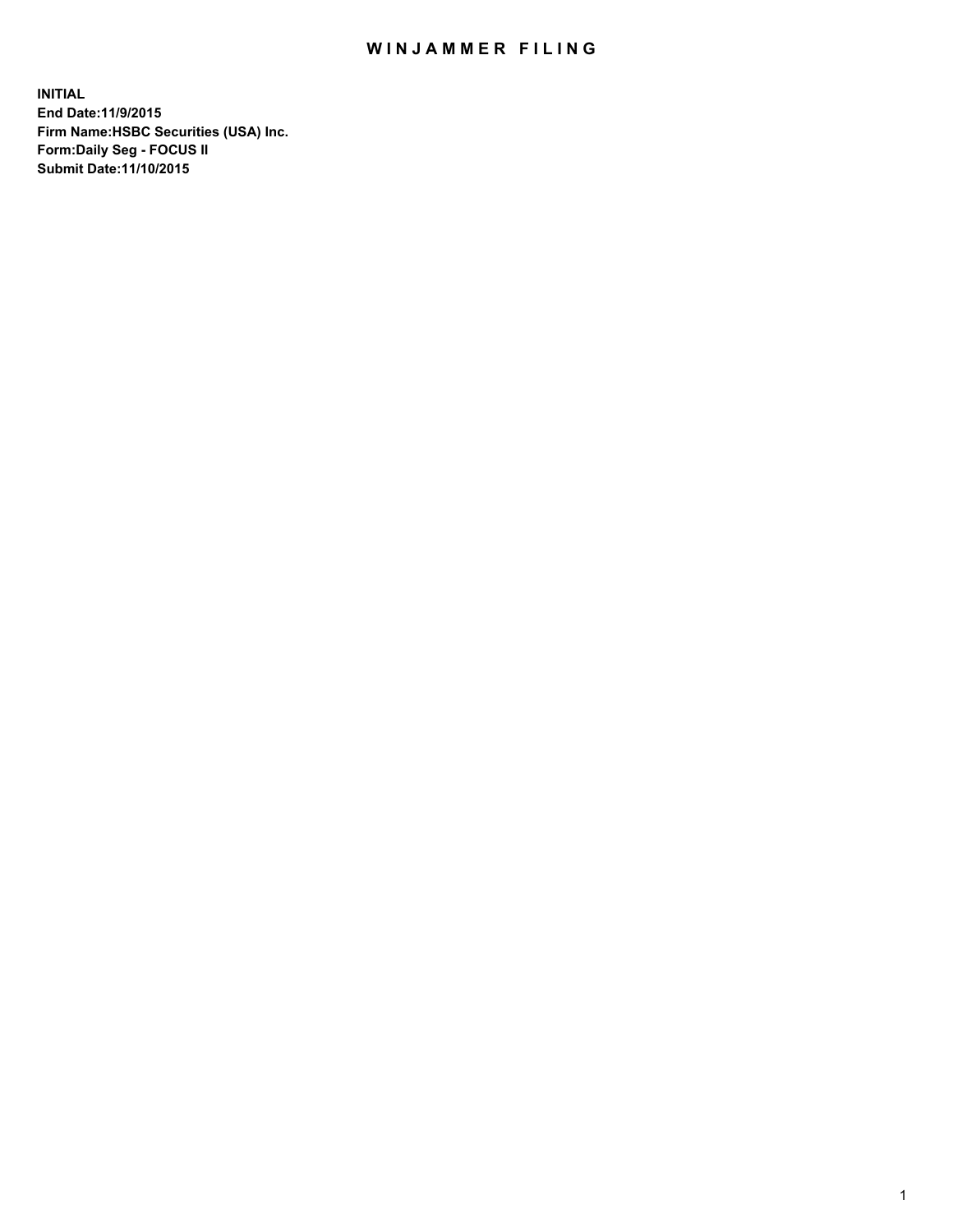## **INITIAL End Date:11/9/2015 Firm Name:HSBC Securities (USA) Inc. Form:Daily Seg - FOCUS II Submit Date:11/10/2015 Daily Segregation - Cover Page**

| Name of Company<br><b>Contact Name</b><br><b>Contact Phone Number</b><br><b>Contact Email Address</b>                                                                                                                                                                                                                         | <b>HSBC Securities (USA) Inc.</b><br>Steven richardson<br>212-525-6445<br>steven.richardson@us.hsbc.com |
|-------------------------------------------------------------------------------------------------------------------------------------------------------------------------------------------------------------------------------------------------------------------------------------------------------------------------------|---------------------------------------------------------------------------------------------------------|
| FCM's Customer Segregated Funds Residual Interest Target (choose one):<br>a. Minimum dollar amount: ; or<br>b. Minimum percentage of customer segregated funds required:%; or<br>c. Dollar amount range between: and; or<br>d. Percentage range of customer segregated funds required between:% and%.                         | 110,000,000<br><u>0</u><br>0 <sub>0</sub><br>0 <sub>0</sub>                                             |
| FCM's Customer Secured Amount Funds Residual Interest Target (choose one):<br>a. Minimum dollar amount: ; or<br>b. Minimum percentage of customer secured funds required:%; or<br>c. Dollar amount range between: and; or<br>d. Percentage range of customer secured funds required between:% and%.                           | 10,000,000<br><u>0</u><br>0 <sub>0</sub><br>0 <sub>0</sub>                                              |
| FCM's Cleared Swaps Customer Collateral Residual Interest Target (choose one):<br>a. Minimum dollar amount: ; or<br>b. Minimum percentage of cleared swaps customer collateral required:%; or<br>c. Dollar amount range between: and; or<br>d. Percentage range of cleared swaps customer collateral required between:% and%. | 90,000,000<br><u>0</u><br>0 <sub>0</sub><br>0 <sub>0</sub>                                              |

Attach supporting documents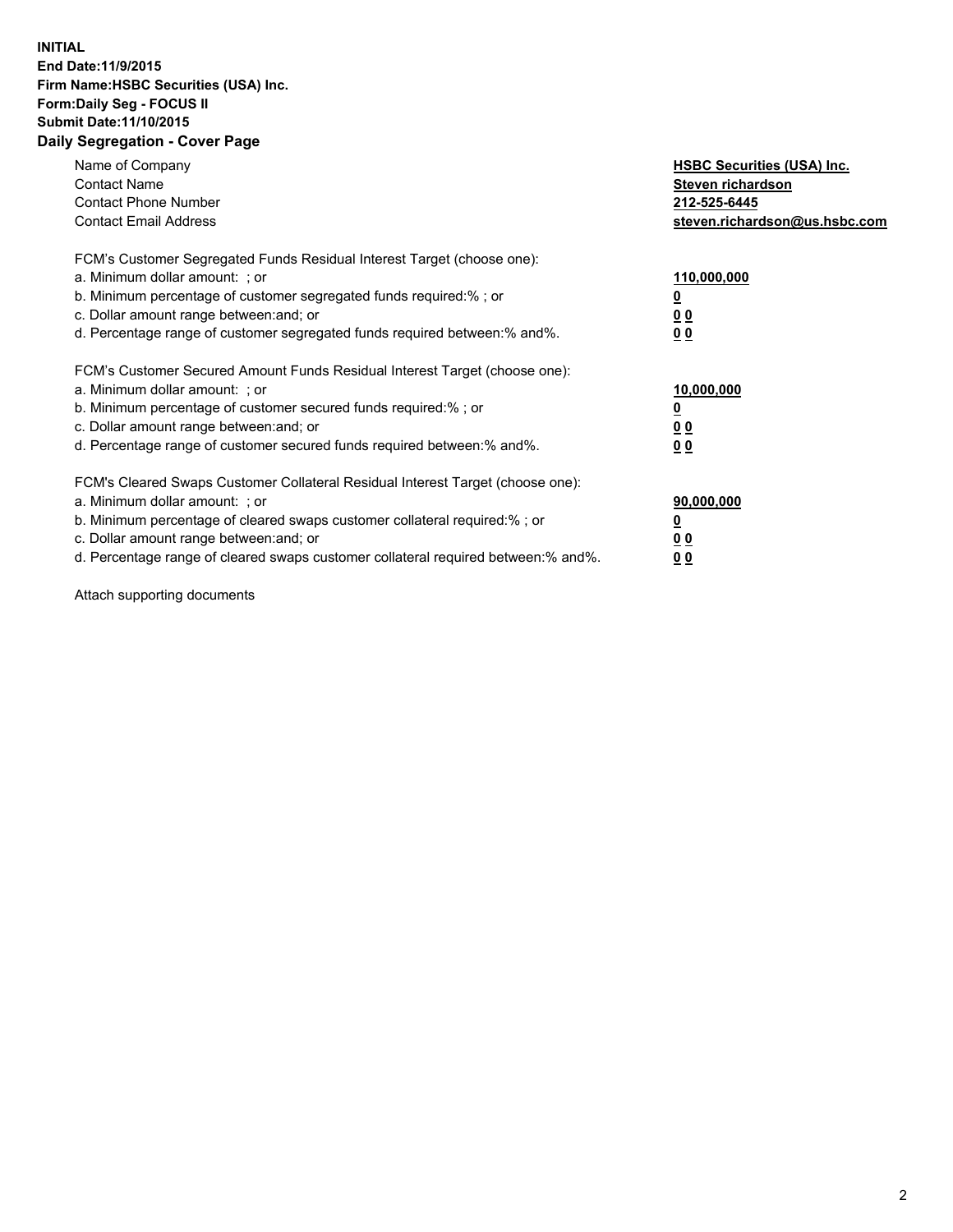**INITIAL End Date:11/9/2015 Firm Name:HSBC Securities (USA) Inc. Form:Daily Seg - FOCUS II Submit Date:11/10/2015 Daily Segregation - Secured Amounts**

## Foreign Futures and Foreign Options Secured Amounts Amount required to be set aside pursuant to law, rule or regulation of a foreign government or a rule of a self-regulatory organization authorized thereunder 1. Net ledger balance - Foreign Futures and Foreign Option Trading - All Customers A. Cash **80,459,412** [7315] B. Securities (at market) **135,574,253** [7317] 2. Net unrealized profit (loss) in open futures contracts traded on a foreign board of trade **-27,019,432** [7325] 3. Exchange traded options a. Market value of open option contracts purchased on a foreign board of trade **0** [7335] b. Market value of open contracts granted (sold) on a foreign board of trade **0** [7337] 4. Net equity (deficit) (add lines 1. 2. and 3.) **189,014,233** [7345] 5. Account liquidating to a deficit and account with a debit balances - gross amount **1,681,441** [7351] Less: amount offset by customer owned securities **-1,681,441** [7352] **0** [7354] 6. Amount required to be set aside as the secured amount - Net Liquidating Equity Method (add lines 4 and 5) 7. Greater of amount required to be set aside pursuant to foreign jurisdiction (above) or line 6. FUNDS DEPOSITED IN SEPARATE REGULATION 30.7 ACCOUNTS 1. Cash in banks A. Banks located in the United States **14,387,948** [7500] B. Other banks qualified under Regulation 30.7 **0** [7520] **14,387,948** [7530] 2. Securities A. In safekeeping with banks located in the United States **87,161,938** [7540]

| B. In safekeeping with other banks qualified under Regulation 30.7 |  |  |
|--------------------------------------------------------------------|--|--|

- 3. Equities with registered futures commission merchants
	- A. Cash **0** [7580]
		-
	- C. Unrealized gain (loss) on open futures contracts **0** [7600]
	- D. Value of long option contracts **0** [7610]
	- E. Value of short option contracts **0** [7615] **0** [7620]
- 4. Amounts held by clearing organizations of foreign boards of trade
	-
	- B. Securities **0** [7650]
	- C. Amount due to (from) clearing organization daily variation **0** [7660]
	- D. Value of long option contracts **0** [7670]
	- E. Value of short option contracts **0** [7675] **0** [7680]
- 5. Amounts held by members of foreign boards of trade
	-
	-
	- C. Unrealized gain (loss) on open futures contracts **-27,019,432** [7720]
	- D. Value of long option contracts **0** [7730]
	- E. Value of short option contracts **0** [7735] **147,622,663** [7740]
- 6. Amounts with other depositories designated by a foreign board of trade **0** [7760]
- 7. Segregated funds on hand **0** [7765]
- 8. Total funds in separate section 30.7 accounts **249,172,549** [7770]
- 9. Excess (deficiency) Set Aside for Secured Amount (subtract line 7 Secured Statement Page 1 from Line 8)
- 10. Management Target Amount for Excess funds in separate section 30.7 accounts **10,000,000** [7780]
- 11. Excess (deficiency) funds in separate 30.7 accounts over (under) Management Target **50,158,315** [7785]

**189,014,233** [7355]

**189,014,234** [7360]

B. In safekeeping with other banks qualified under Regulation 30.7 **0** [7560] **87,161,938** [7570]

 B. Securities **0** [7590] A. Cash **0** [7640]

 A. Cash **126,229,780** [7700] B. Securities **48,412,315** [7710] **60,158,315** [7380]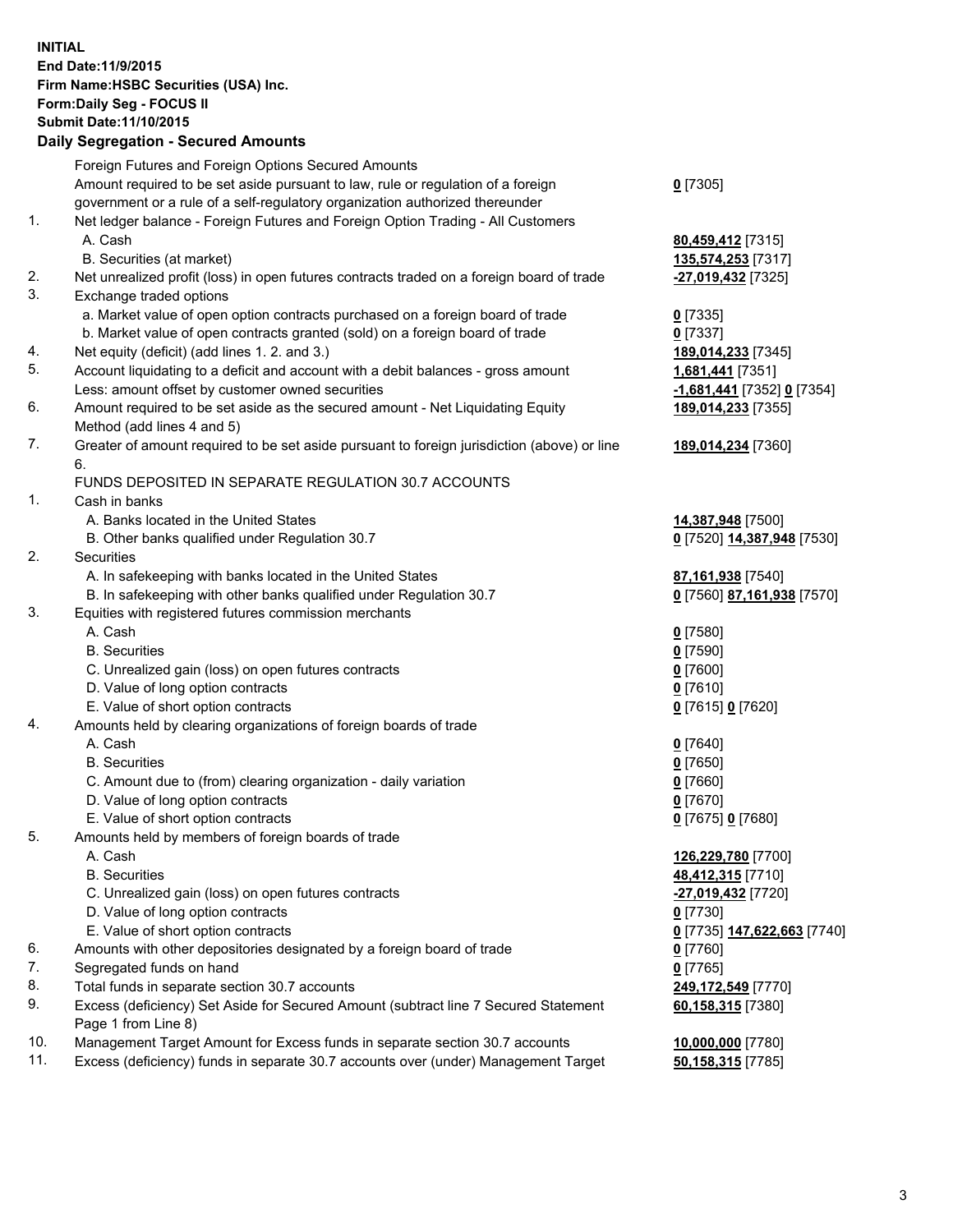**INITIAL End Date:11/9/2015 Firm Name:HSBC Securities (USA) Inc. Form:Daily Seg - FOCUS II Submit Date:11/10/2015 Daily Segregation - Segregation Statement** SEGREGATION REQUIREMENTS(Section 4d(2) of the CEAct) 1. Net ledger balance A. Cash **-364,501,465** [7010] B. Securities (at market) **954,941,460** [7020] 2. Net unrealized profit (loss) in open futures contracts traded on a contract market **569,957,153** [7030] 3. Exchange traded options A. Add market value of open option contracts purchased on a contract market **156,165,537** [7032] B. Deduct market value of open option contracts granted (sold) on a contract market **-48,419,735** [7033] 4. Net equity (deficit) (add lines 1, 2 and 3) **1,268,142,950** [7040] 5. Accounts liquidating to a deficit and accounts with debit balances - gross amount **6,150,835** [7045] Less: amount offset by customer securities **-6,150,784** [7047] **51** [7050] 6. Amount required to be segregated (add lines 4 and 5) **1,268,143,001** [7060] FUNDS IN SEGREGATED ACCOUNTS 7. Deposited in segregated funds bank accounts A. Cash **59,528,188** [7070] B. Securities representing investments of customers' funds (at market) **0** [7080] C. Securities held for particular customers or option customers in lieu of cash (at market) **218,025,131** [7090] 8. Margins on deposit with derivatives clearing organizations of contract markets A. Cash **27,253,532** [7100] B. Securities representing investments of customers' funds (at market) **159,476,139** [7110] C. Securities held for particular customers or option customers in lieu of cash (at market) **736,916,329** [7120] 9. Net settlement from (to) derivatives clearing organizations of contract markets **34,615,222** [7130] 10. Exchange traded options A. Value of open long option contracts **156,165,537** [7132] B. Value of open short option contracts **-48,419,735** [7133] 11. Net equities with other FCMs A. Net liquidating equity **60,746,428** [7140] B. Securities representing investments of customers' funds (at market) **0** [7160] C. Securities held for particular customers or option customers in lieu of cash (at market) **0** [7170] 12. Segregated funds on hand **0** [7150] 13. Total amount in segregation (add lines 7 through 12) **1,404,306,771** [7180] 14. Excess (deficiency) funds in segregation (subtract line 6 from line 13) **136,163,770** [7190] 15. Management Target Amount for Excess funds in segregation **110,000,000** [7194]

16. Excess (deficiency) funds in segregation over (under) Management Target Amount Excess

**26,163,770** [7198]